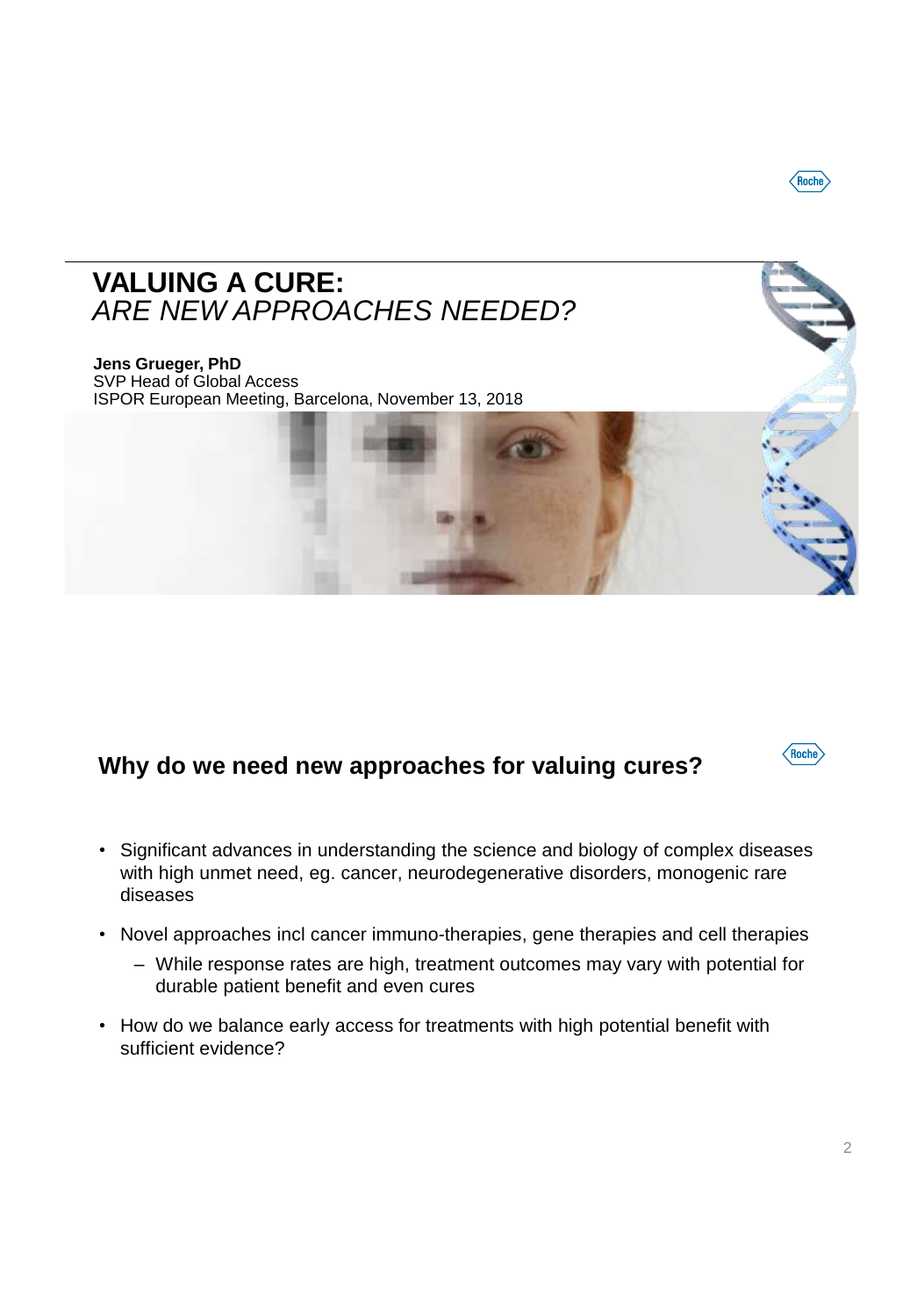#### **We want proof, not promise** *But what about the value of hope?*



#### **We want proof, not promise** *But what about the value of hope?*

to 2-years in Phase III Study<sup>4</sup>



Figure 4.4. Observed Mean Bilateral MLMT Lux Score in Modified Intent-to-Treat Participants Out

Institute for Clinical and Economic Review 2017

3

Roche

 $\sqrt{\text{Roche}}$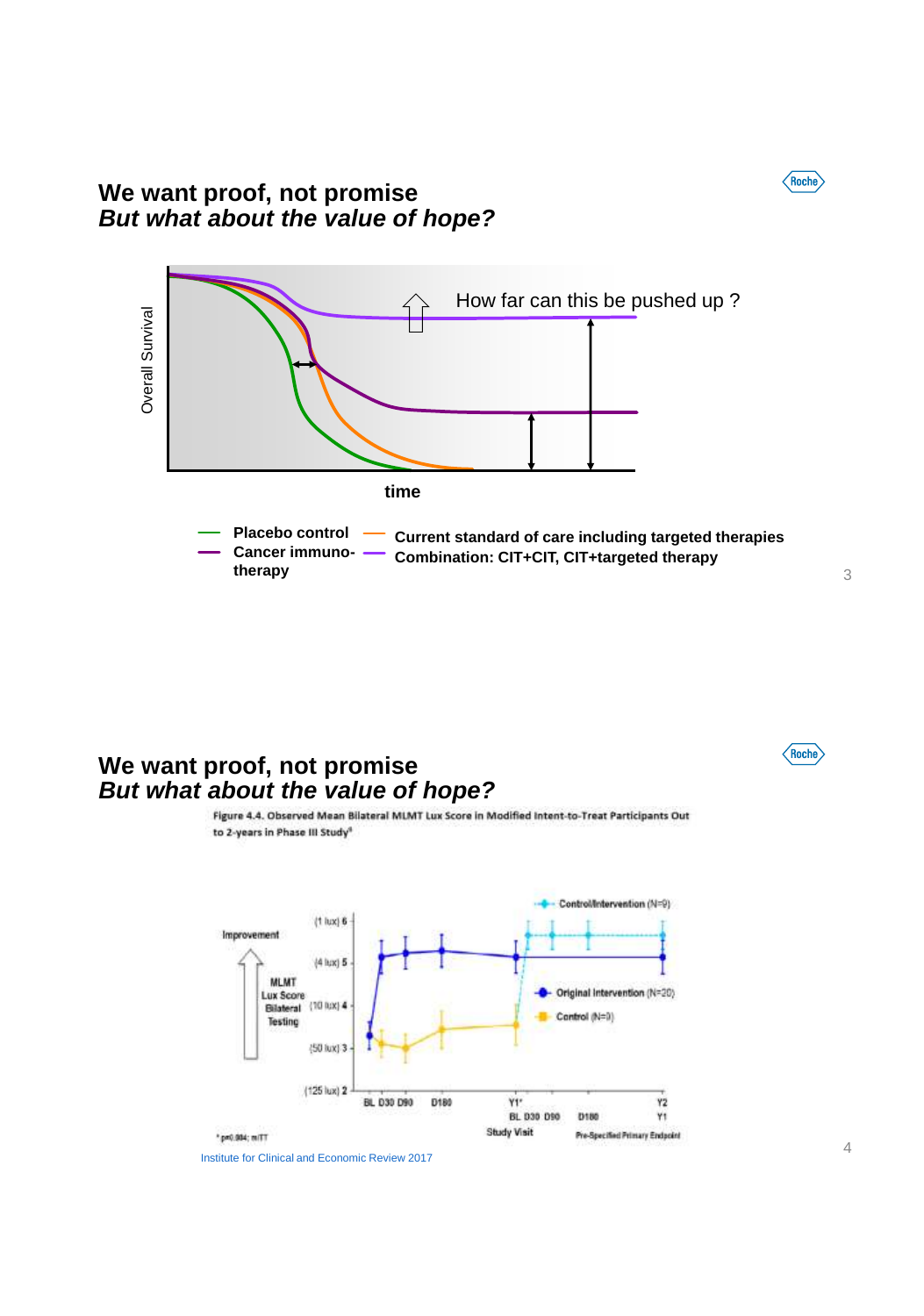### **Specific issues that have to be resolved for curative treatments**

- What is a cure?
- Are we treating incidence or prevalence?
- Who do the financial benefits accrue to?
- What is the evidence that we need for cure/durability of benefit?
- Is our concept of "surrogate endpoint" helpful here?

### **Different archetypes of treatment situations for cures**

- **Novel breakthroughs**, that provide curative treatment in areas where nothing existed before (beta-thalassemia, SMA)
- **Orphan disruptors**: curative treatments for an orphan condition with an established treatment pathway, eg gene-therapies for Hemophilia A and B
- Durable response for **Oncology products** for tumors with high lethality, eg CAR-T therapies
- **Quantum leap**: Indications with very large incident and prevalent populations, representing a significant burden in therapeutic areas, such as cardiology, metabolic disorders, neurology and rheumatology



 $\langle$ Roche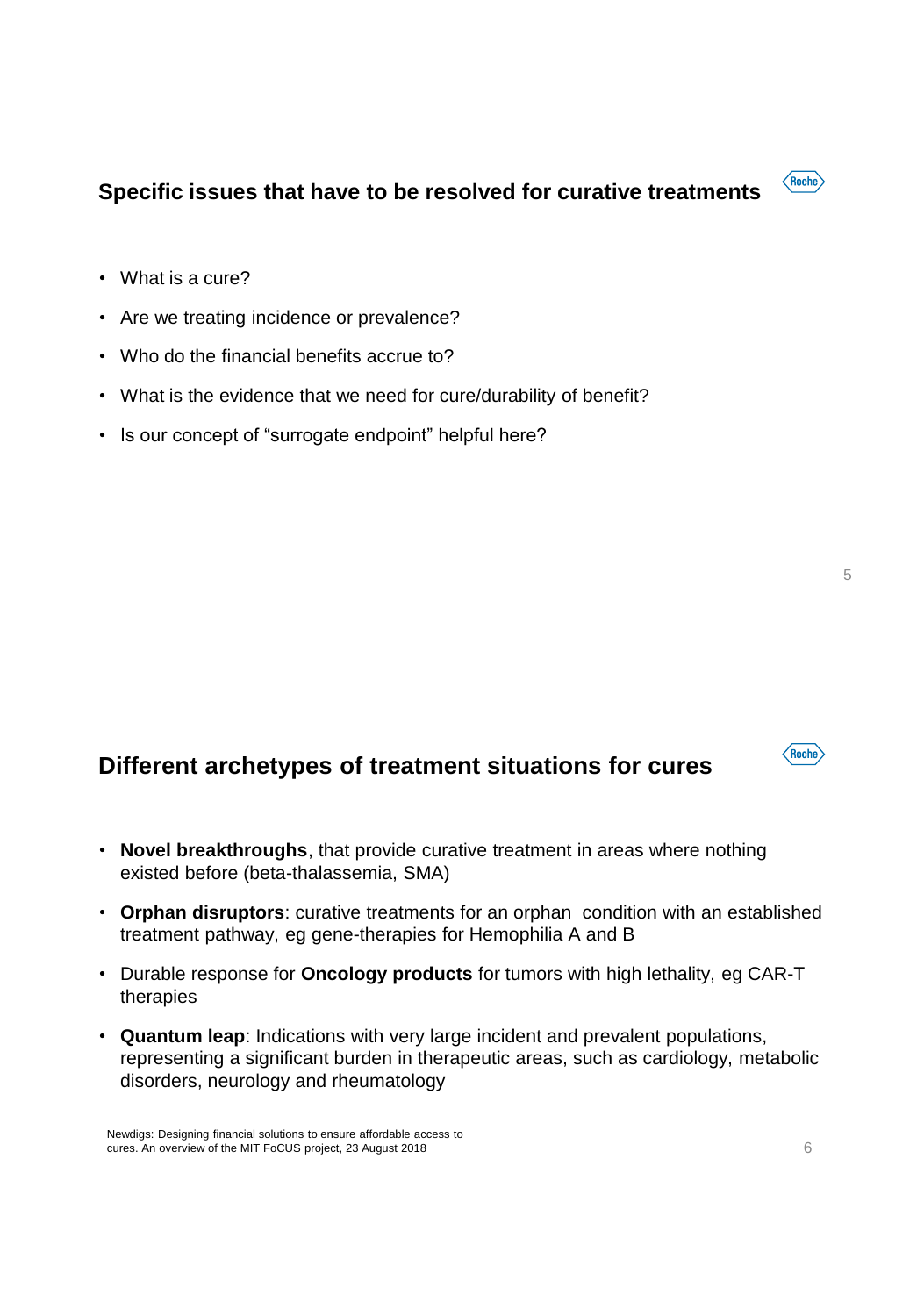## $\langle$ Roche $\rangle$

### **Do we agree that cure is better than chronic treatment?**

#### **Chronic treatment that completely compensates the disease**

- eg Glivec in CML, enzyme replacement therapies in Gaucher´s disease
- Payment is made in installments over the lifetime of a patient
- Treatment outcome depends on persistence
- treatment can be switched when not successful, or stopped in case of severe side effects
- Cumulative treatment costs can extend into USD/EUR millions per patient

#### **One-off treatment that cures the disease**

- Eg CAR-T and gene therapies
- Payment is made up front
- Treatment response observed immediately, no issue with persistence
- Not clear how long the benefit will persist or if we can retreat/redose in case of no response. Can we compensate for side effects?
- 7 • Are we willing to charge/pay USD/EUR 1 million+ up front?

### **Financial solutions that have been suggested**

- Annuity payments
	- Why would we treat a cure like a chronic treatment from a payment perspective?
	- Significant accounting issues for manufacturer and payer
	- Can be combined with outcomes component (stop payment when defined outcomes are not met anymore)
- Performance based
	- Full payment up front, rebate in case defined treatment outcomes not reached
	- Reduced payment up front, bonus payment when defined treatment outcomes are reached

Roche